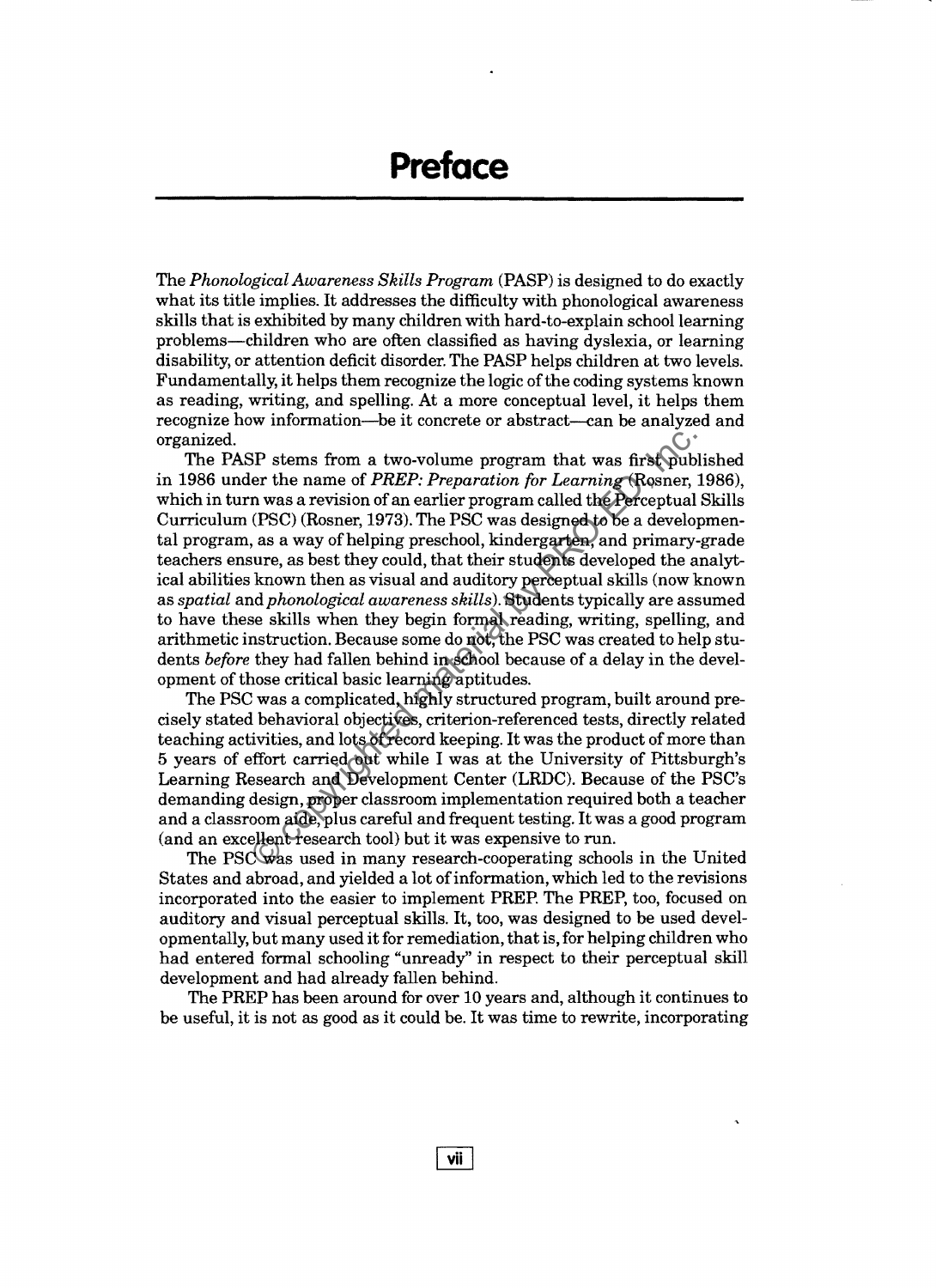what has been learned over the past decade. Thus, the PASP, and its companion, the *Spatial Awareness Skills Program* (SASP), were developed.<sup>1</sup>

The PASP is more than an updated version of its predecessors. It takes a new, broader look at an aspect of development that is often ignored. Indeed, I largely ignored it when I wrote the PSC and PREP. When I wrote those programs, I assumed—correctly in many cases, but not in as many as I thought that once analysis skills were established, organization skills would follow automatically. The PASP does not make that assumption; it teaches analysis skills and an array of organization skills, enough to sensitize the child to the essential concepts of organizing information that has been analyzed.

The PASP teaches analysis skills with activities that show children how to disassemble phonologically organized patterns into their structural elements and to map out their temporal relationships. (The PREP and the PSC also taught this, but the PASP does it better.) The PASP teaches organization skills with activities that show children how to use graphic devices and certain words to sort and assemble those structural elements in different ways on the basis of specific phonological features. One of the important benefits from acquiring organization skills is that it leads to the ability to "chunk" separate bits of information into larger units of analysis, thereby improving one's ability to process information more efficiently.

The PASP is divided into two major sections. The first, Analysis and Organization Skills, is arranged into seven levels (A through G), each representing an age interval. Level A provides activities that teach skills that 3- to 4-yearolds are expected to have developed; Level G teaches third- and fourth-grade skills, which 10- to ll-year-olds are expected to have developed. (See Rationale for an explanation of why the program stops where it does.)

The second section, Verbal Organizers, provides activities for teaching many of the words that individuals often use when looking at, listening to, and arranging (and rearranging) information mentally. I had difficulty deciding ifthis section should be included in the PASP (I had no doubts about its place in the *Spatial Awareness Skills Program),* but ultimately concluded that its connection with reading comprehension was too close to ignore. thes that show children how to use graphic devices and dependent and assemble those structural elements in different way percific phonological features. One of the important benefit regnalization skills is that it leads t

There are also three appendixes. Appendix A includes questions that are worth answering about the program and development of phonological awareness skills. Appendix B is the Student Progress Chart on which the teacher records students' (progress through the program. Finally, Appendix C includes a list of related readings.

Coincident with the publication of this PASP Curriculum Manual is the release of the *Phonological Awareness Skills Program* Test, a test designed to

<sup>&</sup>lt;sup>1</sup>Although phonological awareness is a critical, developmentally derived precursor to elementary school achievement, *it is not the only one.* Spatial awareness skills are also important, and many children manifest deficits in both. That is why I wrote the companion *Spatial Awareness Skills Program* (SASP), also published by PRO-ED. Although the two programs differ in the skills they teach, they also have much in common. I recognize that the PASP will probably be of greater interest to speech pathologists and remedial reading specialists, whereas the SASP is likely to be used by occupational therapists and developmental optometrists, but I believe that it is highly desirable for all these professionals (and the teachers and parents they advise) to have an appreciation of how the two sets of skills—and the professionals who test and teach them-interrelate. The Rationale section was written with that in mind. It describes both sets of skills and how they connect; therefore, it serves as the introduction for both programs.